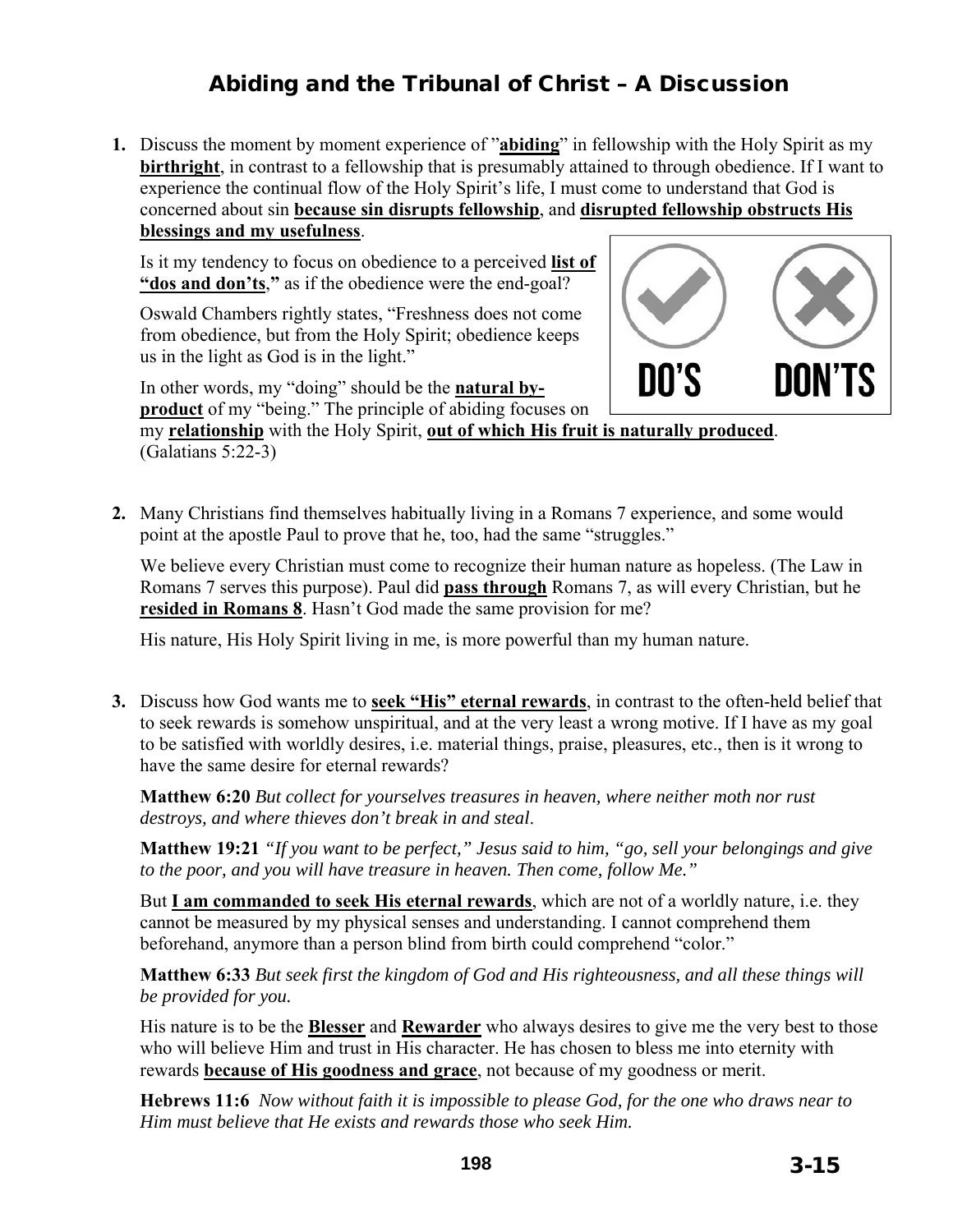Therefore, I need to focus my attention on **eternal values** (regarding myself as a stranger and alien here on earth), in contrast to the common understanding that it is perfectly fine with God if His children pursue the comforts, pleasures and material benefits during this short physical existence. The pursuit of these things is a **hindrance** that can cause me to **not mature**.

**Luke 8:14** *As for the seed that fell among thorns, these are the ones who, when they have heard, go on their way and are choked with worries, riches, and pleasures of life, and produce no mature fruit.*

**Colossians 3:1-3** *So if you have been raised with the Messiah, seek what is above, where the Messiah is, seated at the right hand of God. Set your minds on what is above, not on what is on the earth. For you have died, and your life is hidden with the Messiah in God.*

**4.** Discuss how **the quality of my life in eternity will somehow be affected** by my willingness (by faith) to let the Holy Spirit make me into a useful instrument through which He can produce **His** fruit and accomplish **His** purposes here on earth.

The idea that I can "do things **for God**" reinforces the misconception that God is in heaven with a checklist, keeping track of things **"I"** do **for** Him.

I should quickly acknowledge that **God has need of nothing I have to offer**.

Then what does God expect of me?

**John 6:63** *The Spirit is the One who gives life. The flesh doesn't help at all.*

Does that mean I can do nothing? Unfortunately I can do lots of things.

**1 Corinthians 13:1-3** *If I speak human or angelic languages but do not have love, I am a sounding gong or a clanging cymbal.* 

*If I have the gift of prophecy and understand all mysteries and all knowledge, and if I have all faith so that I can move mountains but do not have love, I am nothing.* 

*And if I donate all my goods to feed the poor, and if I give my body in order to boast but do not have love, I gain nothing.* 

The question is, **does what I do have eternal value** (His life)? If what I do is motivated by the Holy Spirit it does have His life, but if it originates from me (through my human understanding) it only has **temporal** value for my time on earth.

- **5.** How can I allow the Holy Spirit to use the resources He has given me? **I have varying degrees of three resources**:
	- 1. **Time**
	- 2. **Energy**
	- 3. **Possessions**

**God has given me control over my choices to allow** the Holy Spirit to use these resources for His purposes, **or I can choose to deny** Him use of resources. **As I allow** the Holy Spirit use of these resources (building materials – see 1 Corinthians 3:10-15), **He will build for me an eternal structure** of gold, silver and precious stones.

**As I deny** Him use of these resources, I am building for myself **a temporary structure** of wood, hay and stubble.